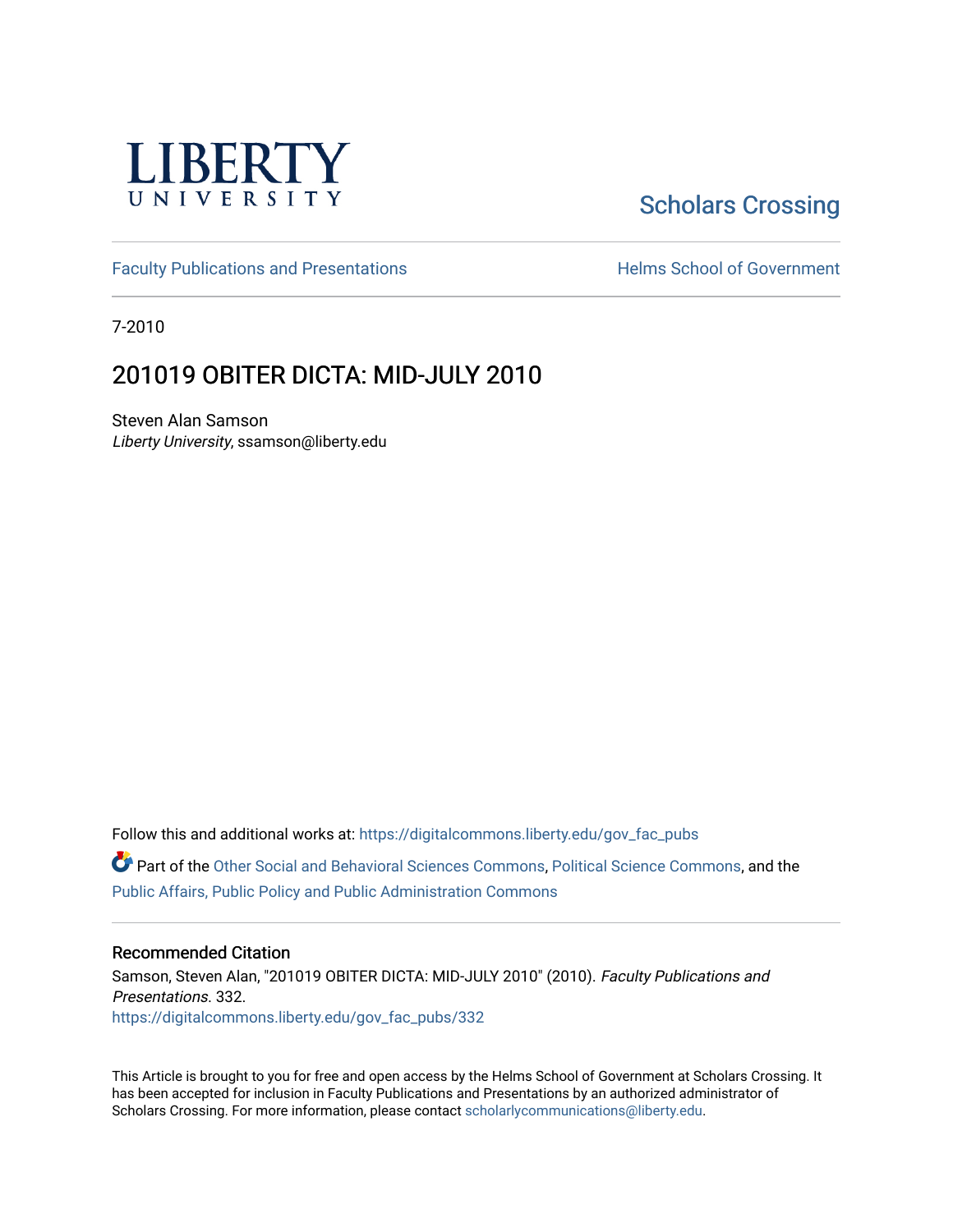## **201019 OBITER DICTA: MID-JULY 2010 Steven Alan Samson**

### **Saturday, July 17**

[http://townhall.com/columnists/JonahGoldberg/2010/07/16/when\\_did\\_the\\_rules\\_change](http://townhall.com/columnists/JonahGoldberg/2010/07/16/when_did_the_rules_change/page/full) [/page/full](http://townhall.com/columnists/JonahGoldberg/2010/07/16/when_did_the_rules_change/page/full)

Jonah Goldberg senses a change in the air.

"I'm beginning to wonder if the political moment is much, much, more significant than most of us realize. The rules may have changed in ways no one would have predicted two years ago."

"In 2008, American liberalism seemed poised for its comeback. The pendulum of Arthur Schlesinger's 'cycle of history' was swinging back toward a new progressive era. Obama would be the liberal Reagan." Much of the imagery of candidate Obama was distinctly and cloyingly messianic. At that time, indeed, the new electoral cycle seemed poised to restore Camelot.

But in what Shakespeare called "the whirligig of time," this was not to be! Goldberg expresses his wonder that the old rules do not "seem to be applying; at least not too strongly. Big government seems more unpopular today than ever. The Gulf oil spill should be a Gaiasend for environmentalists, and yet three quarters of the American people oppose Obama's drilling ban. Sixty percent of likely voters want their newly minted right to health care repealed. Unlike Europe, where protestors take to the streets to save their cushy perks and protect a large welfare state, the Tea Party protestors have been taking to the streets to trim back government."

"[E]ven on the continent the rules are changing. European governments have turned into deficit hawks to the point where the American president feels the need to lecture them on their stinginess."

What shall we make of such "signs of the times?" Are people coming to their senses or are we poised on the brink of one last wild ride?

In his comments on Shakespeare's *The Tempest*, Benjamin Wiker notes in *10 Books Every Conservative Must Read* that "people create a worldview according to what they desire." Here Rene Girard's concept of "mimetic desire" is a helpful tool of analysis. In fact, as Girard has observed, Shakespeare's *Theater of Envy* is filled with illustrations of the dream-games people play.

As the magician Prospero put it: "We are such stuff As dreams are made on; and our little life Is rounded with a sleep."

As Wiker notes: "We live our lives as if the world conformed to our desires. When the world doesn't play along, we condemn it and live our lives dreaming of the way the world should be, would be, if we were in charge of things. Modern liberalism is the singular attempt to stop dreaming and start acting on this hubristic ambition. At its best, it follows Gonzalo, creating a nanny state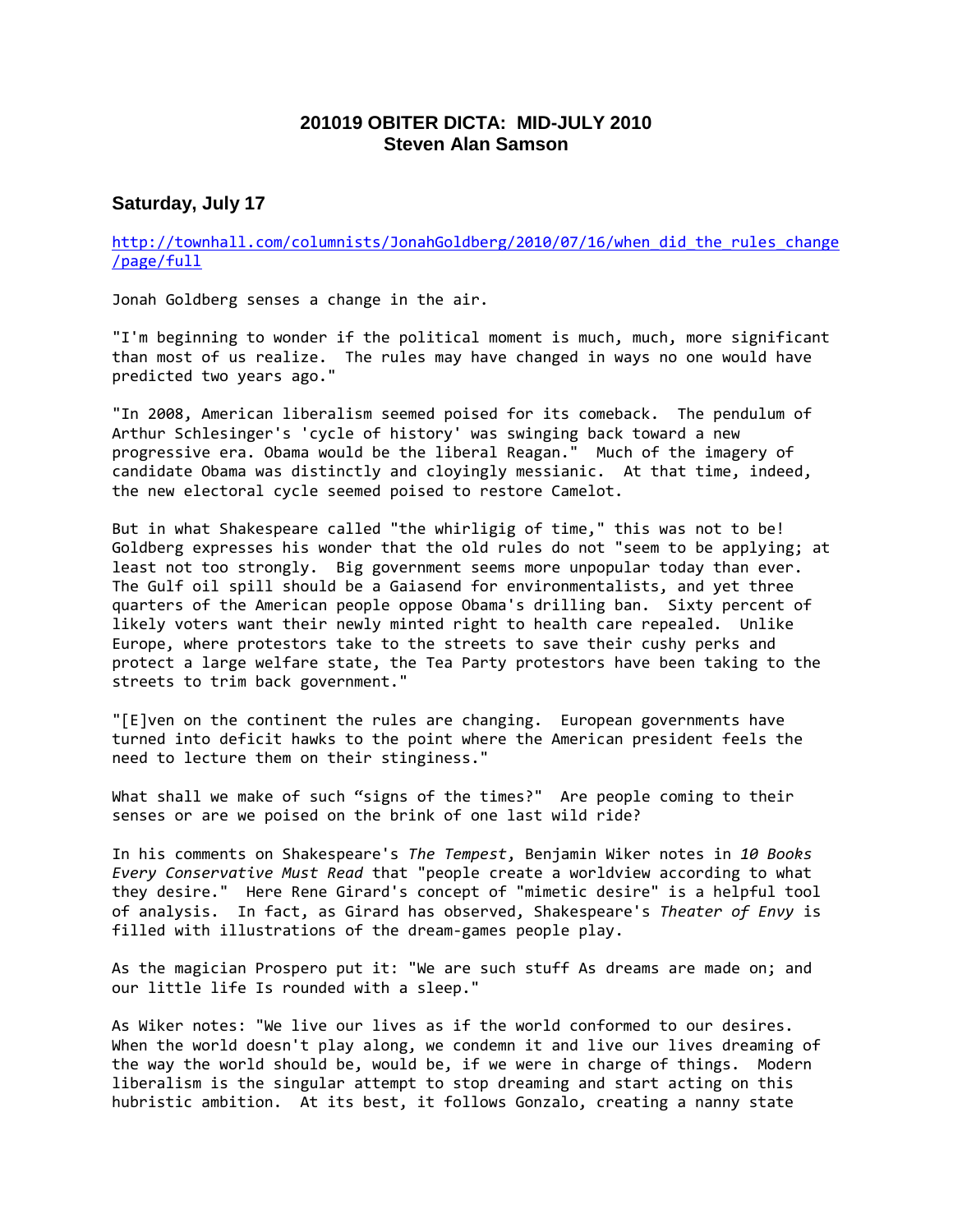government dedicated to ensuring a comfortable, secure life for its citizens, whose lives are to be filled with material pleasures, and devoid of pain and toil. At its worst, it becomes as savage as Antonio, ruthlessly eliminating those who don't fit its grand vision. But in either case, totalitarian force is necessary to recreate the world. That is why liberalism seeks both technological mastery over nature and absolute political power to achieve its utopian visions. It seeks the power of a god, and in doing so, it must take God's place. Liberalism is secular in precisely this sense: it aims at godlike power through politics" (pp. 220-21).

The reality, to which we must awake, is that Gonzalo's and Antonio's dreams are one and the same dream. In *The Time Machine*, H. G. Wells dreamed of a humanity split into Eloi and Morlocks, and, in his book *Anticipations*, expressed his desire to marginalize and, if need be, eliminate the human Morlocks of "the Abyss." Four decades later C. S. Lewis imagined where such a "modern utopia" led: *The Abolition of Man*. Death panels, anyone?

Near the end of his posthumous book, *The Meaning of Shakespeare*, Harold C. Goddard wrote: "The Tempest is a profoundly Christian play." Our times are calling for as restoration of true art. Just before his discussion of Jane Austen's *Sense and Sensibility*, Wiker concludes his meditation on *The Tempest* the following bridge passage: "Every art is an act of creation; and every act of literary creation brings with it a need for moral responsibility. And if it be true art, it will reveal not only technical mastery; it will be a union of wisdom, goodness, and dramatic power."

Perhaps, at last, a change in the rules (such as Prospero sought to effect) will help produce the kind of change "we can believe in." If so, it is a fragile kind of change that must be tenderly nurtured.

[http://pajamasmedia.com/phyllischesler/2010/07/16/%e2%80%9cconscience-and](http://pajamasmedia.com/phyllischesler/2010/07/16/%e2%80%9cconscience-and-conflict%e2%80%9d-2010-bolton-chesler-glick-jacobs-abu-toameh-and-woolsey-in-aspen/?singlepage=true)[conflict%e2%80%9d-2010-bolton-chesler-glick-jacobs-abu-toameh-and-woolsey-in](http://pajamasmedia.com/phyllischesler/2010/07/16/%e2%80%9cconscience-and-conflict%e2%80%9d-2010-bolton-chesler-glick-jacobs-abu-toameh-and-woolsey-in-aspen/?singlepage=true)[aspen/?singlepage=true](http://pajamasmedia.com/phyllischesler/2010/07/16/%e2%80%9cconscience-and-conflict%e2%80%9d-2010-bolton-chesler-glick-jacobs-abu-toameh-and-woolsey-in-aspen/?singlepage=true)

Phyllis Chesler shares some observations from a panel discussion at a teleconference on "Conscience and Conflict" in which she interacted with James Woolsey, John Bolton, Charles Jacobs, and others.

Chesler's observations about our failure to address human rights abuses – and why – need to be communicated to the general public. Her concluding observations about Woolsey's presentation are especially noteworthy: "He further explained that boycotting Saudi oil will prove ineffective since other nations will move in as buyers. If we do not act on alternative energy plans (electricity, the electric car, the Prius, nuclear energy, etc.), 'half the world wealth will soon be in Saudi hands.'"

"In short, Woolsey views 'American dependence on foreign oil as a national security issue.'"

"Oh, I could not agree with him more. But, as both Charles and I pointed out, the war of ideas is hot upon us right now and if we do not make sure that people are being given the real news and analyses now — before it is too late — then 20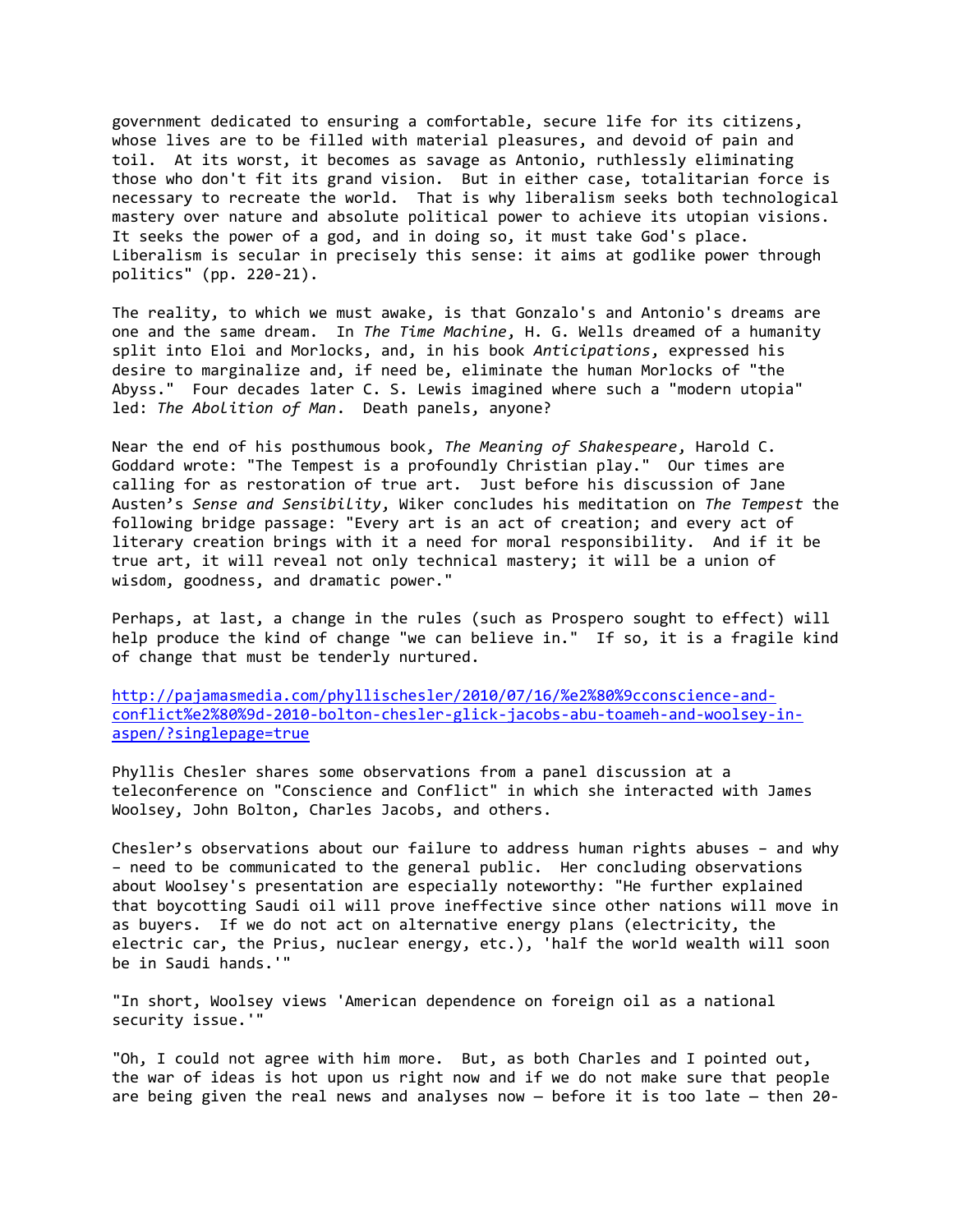30 years from now, radical Islamists will be driving electric cars in all the cities of America."

<http://www.debka.com/article/8916/>

The headline for this piece tells the story: "Syria massacres Kurds aided by Turkey's Israel-made drones." Who will decide how much perfidy from a NATO ally is enough? In a stable full of show horses, has anybody been left in charge?

http://www.realclearpolitics.com/articles/2010/07/12/health\_care\_rationing\_obama [believes\\_in\\_106268.html](http://www.realclearpolitics.com/articles/2010/07/12/health_care_rationing_obama_believes_in_106268.html)

Nat Hentoff, one of our great civil libertarians, gets down to cases: "As a reporter, I do not use euphemisms - such as calling murderous terrorists 'militants' or 'activists.' And as an American, I can exercise my First Amendment right to say plainly that President Obama is a liar with regard to our new health-care law, often referred to as Obamacare."

The above was just for openers. Hentoff proceeds to diagnose the career of Dr. Donald Berwick, who has been put in charge of Medicare and Medicaid and who professes great admiration for the British National Health Service (NHS). Hentoff quotes him as saying in a 2008 speech: "I am romantic about National Health Service. I love it (because it is) 'generous, hopeful, confident, joyous and just.'"

One of the great ironies of our postmodern times is how much life imitates art. C. S. Lewis's *That Hideous Strength* (1946), the concluding volume of his "Space Trilogy," describes a government organization called "N.I.C.E., the National Institute of Co-ordinated Experiments. . . . The N.I.C.E. was the first-fruits of the constructive fusion between the state and the laboratory on which so many thoughtful people base their hopes of a better world." Perhaps Lewis had Shakespeare's thoughtful Gonzalo in mind as an example of "thoughtful people".

The irony in this case is that the NHS has its own N.I.C.E.: "That 'just' National Health Care Service decides which care can be too costly for the government to pay. Its real-time decider of life-or-death outcomes is the National Institute for Health and Clinical Excellence (NICE)."

To round out the picture (or belabor the obvious), Hentoff quotes his CATO Institute colleague Michael Tanner on what we may expect from Obamacare.

"Tanner makes a grim point as Berwick rediscovers the romance of government costeffectiveness: 'Recent reports suggest that the recently passed health-care bill will be far more expensive than originally projected. As it becomes apparent that Obamacare is unsustainable, the calls for controlling its costs through rationing will grow louder. With Donald Berwick running the government's healthcare efforts, those voices have a ready ear' (dailycaller.com, May 27). Tanner then provides some of the statistics that make the moral equivalent of death panels a reality.

Tanner's (and Hentoff's) grim point is further underscored by the words of Wisdom in Prov. 8:34-36: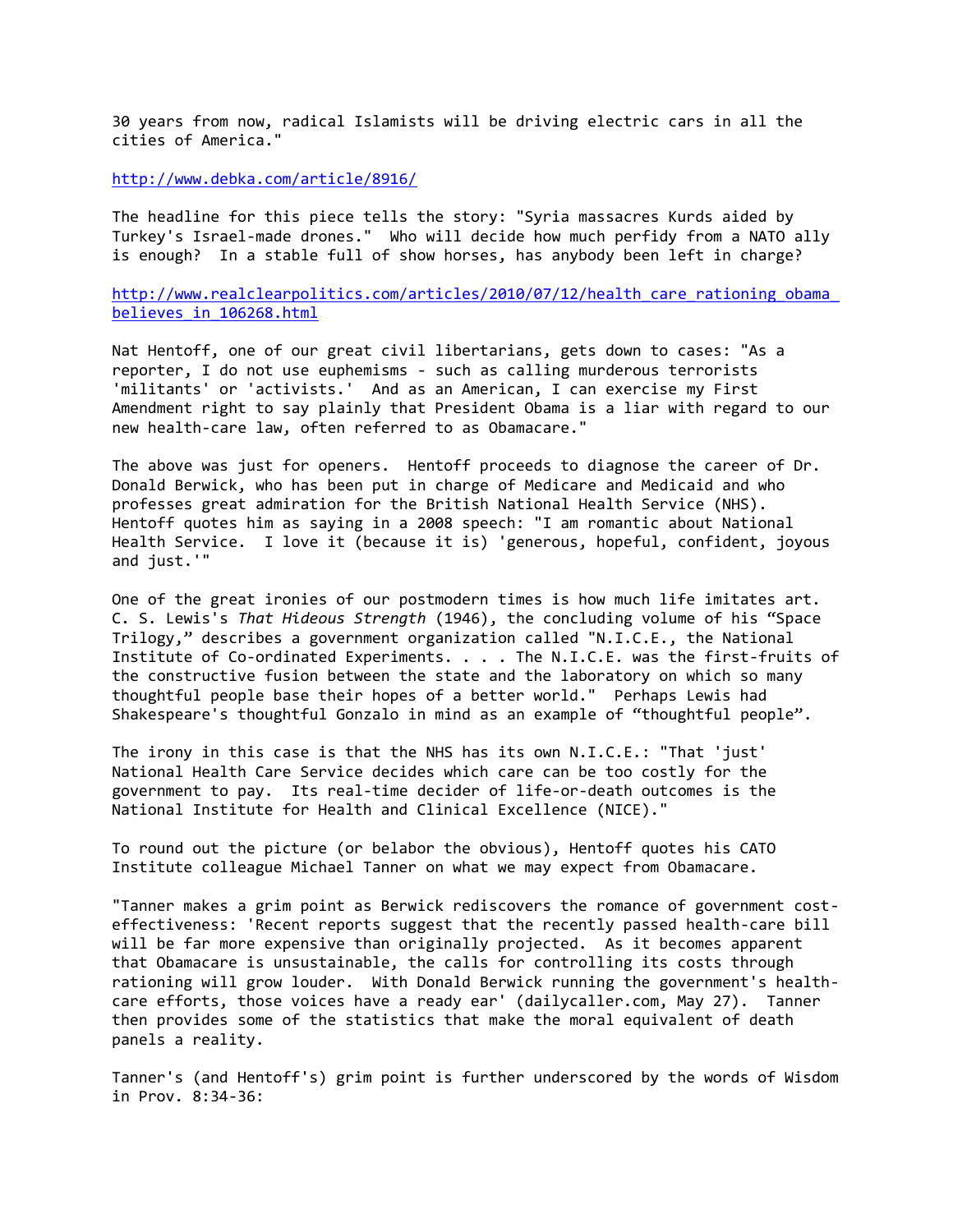"Blessed is the one who listens to me, watching daily at my gates, waiting beside my doors. For whoever finds me finds life and obtains favor from the LORD, but he who fails to find me injures himself; all who hate me love death."

As it is put elsewhere in the Bible: "He who has ears, let him hear!"

## **Sunday 19**

#### <http://www.nhinet.org/epistulae10.htm>

In defense of Arizona's law, Joseph Baldacchino examines the relevant early Supreme Court decisions concerning the state police power to regulate of immigration, noting that the Supreme Court distinguished between the regulation of immigration and Congress's authority to make laws concerning the naturalization of citizens.

[http://pajamasmedia.com/victordavishanson/pity-the-postmodern-cultural](http://pajamasmedia.com/victordavishanson/pity-the-postmodern-cultural-elite/?singlepage=true)[elite/?singlepage=true](http://pajamasmedia.com/victordavishanson/pity-the-postmodern-cultural-elite/?singlepage=true)

Victor Davis Hanson provides a helpful field guide that lists the identifying traits of our cultural elites – while wondering at the "weirdly antithetical two worlds" that cultural elites and ordinary Americans now inhabit. The sort of split personality that inspired H. G. Wells's *The Time Machine* had, even then, long been a staple of popular literature.

### **Tuesday 20**

[http://www.americanthinker.com/2010/07/evil\\_educators.html](http://www.americanthinker.com/2010/07/evil_educators.html)

In his recent book, *How Evil Works*, David Kupelian surveys several venues in which evil-doing has become especially proficient. Robert Weissberg, who recently published *Bad Students, Not Bad Schools*, singles out one area for special attention and begins the attached column with a simple observation: "Here's the great paradox: the greater the requirements for the diploma, the higher the dropout rate, the greater the diploma's market value."

Unlike King Canute, who demonstrated that he could not turn back the tide, the American education establishment has spent trillions of taxpayer dollars in an effort to circumvent this "paradox" by relaxing the requirements, diminishing the diploma's market value, and encouraging a rising market demand for a college diploma. The result is an assembly-line system for manufacturing high school graduates that stifles achievement and rewards failure. It would challenge the talents of a Dante or a Dickens to properly dramatize the resulting absurdities.

Weissberg begins and ends with the appealing thought that someday a libertarian billionaire will create a museum of failed government policies. He proposes that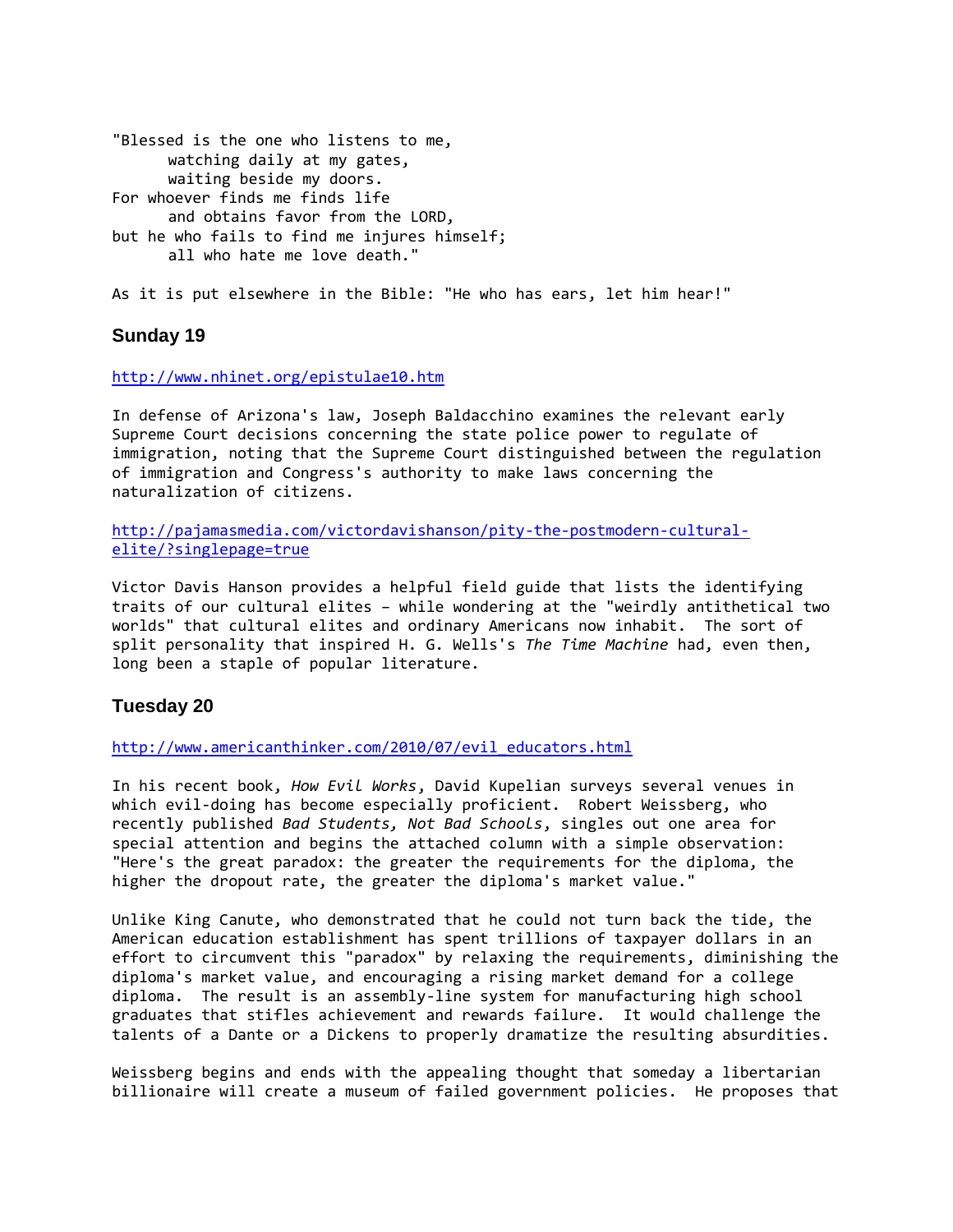a wing be dedicated to educational policies and be designated "Inferno" after the Eighth Circle of Dante's masterpiece. Perhaps the museum itself should be located in the vicinity of the Museum of Modern Art and named the Museum of Mutually Assured Destruction (MOMAD).

Note to a friend:

One of Peter Jones's books that focuses on the Gnostic revival is *Spirit Wars: Pagan Revival in Christian America*. The chapter on Eric Voegelin in *10 Books Every Conservative Must Read* touches on this topic, too.

#### **Wednesday 21**

[http://pajamasmedia.com/blog/universities-and-government-bureaucracies-the-lefts](http://pajamasmedia.com/blog/universities-and-government-bureaucracies-the-lefts-chokepoint-charlies/?singlepage=true)[chokepoint-charlies/?singlepage=true](http://pajamasmedia.com/blog/universities-and-government-bureaucracies-the-lefts-chokepoint-charlies/?singlepage=true)

Tom Blumer describes the depredations of America's commissariat in two fields: higher education and the government bureaucracy. In summary: "The communists had their checkpoints. Leftists have their chokepoints. Those who occupy positions in university systems, government bureaucracies, as well as certain union and professional organizations, often with the active assistance of the courts, serve as the system's 'Chokepoint Charlies.'"

<http://www.wnd.com/index.php?fa=PAGE.view&pageId=181749>

This piece on unmanned aerial vehicles, or drones, caught my eye. John Whitehead, who is cited by Nat Hentoff, practices law just up the road from here. The sale of a UAV to Gaston Country was announced in February 2006, although the FAA quickly shot down the idea of using it to police crowds due to concerns about interference with flight lanes.

Benjamin Wiker's book addresses the larger problem raised by C. S. Lewis and other critics of scientism: "The new sophistry works through a union of moral relativism and technical power. 'Should we do this?' (which assumes there is a moral order) is replaced by 'How can we do this?' Questions of morality are considered obsolete in the face of practical demonstrations of the technical power to transgress all natural and hence moral boundaries" (10 Books, p. 85). Wiker continues: "A true conservative will not violate [moral] limits even if he can, and in fact, considers his moral caliber to show forth most clearly when he can violate them but he will not. By contrast, the new liberal as techno-sophist believes we can demonstrate that the limits are not natural or sacred simply by violating them" (p. 87). His description here of the true conservative is reminiscent of Galadriel's act of self-denial in *Lord of the Rings*.

### **Thursday 22**

<http://pajamasmedia.com/blog/more-muslim-riots-in-france/?singlepage=true>

Once again, youths are running amok in some of France's "sensitive urban zones." Ryan Mauro observes: "The riots are the result of a French government too afraid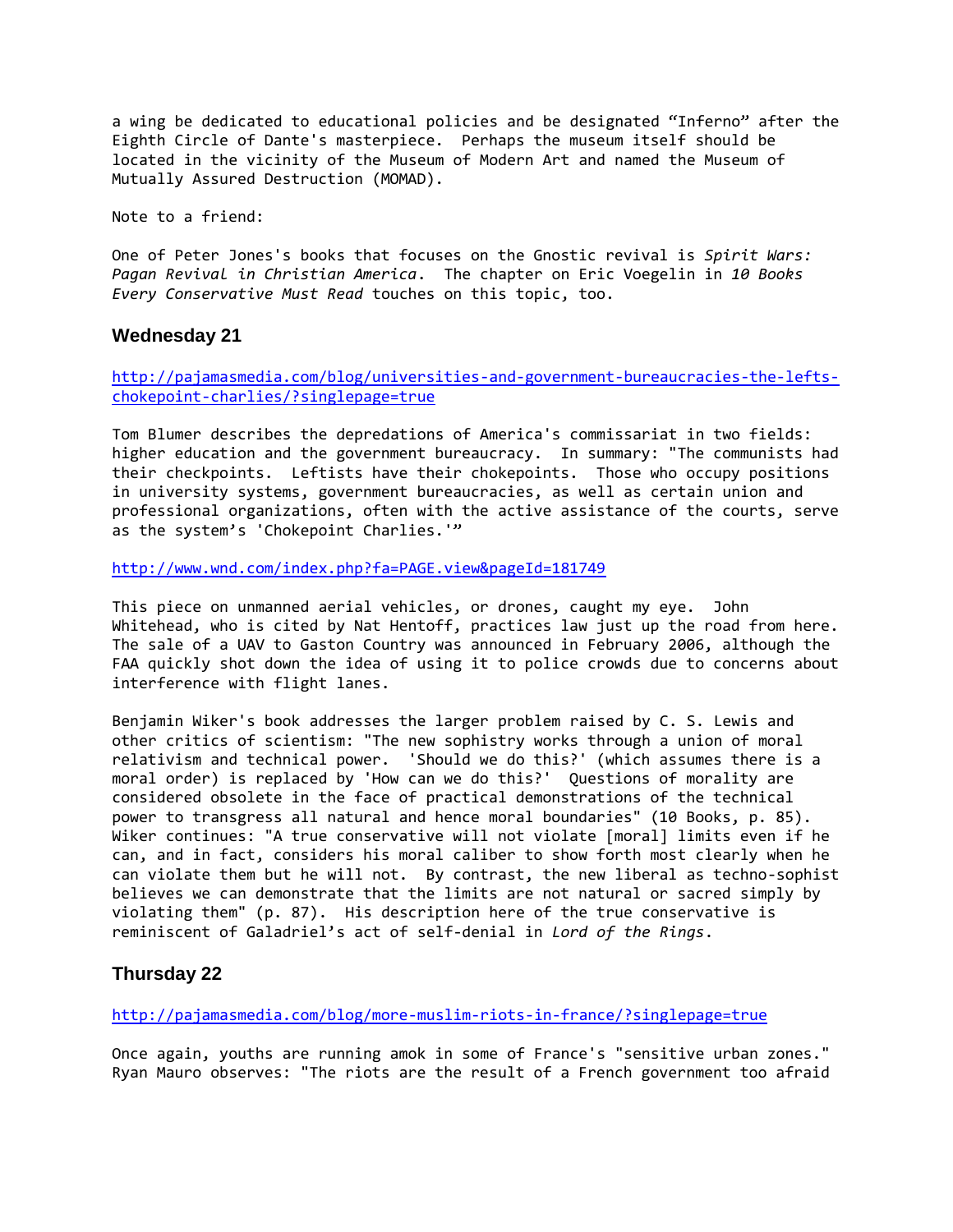to exercise control over its own territory. The question now is how long it will take for Islamism to transform these areas into Sharia enclaves."

This is what happens when a supine government chooses to give up the ghost. A true heir of the Spanish philosopher and essayist, Jose Ortega y Gasset, would have an abundance of exemplary material for writing a Gallican sequel to Ortega's 1921 critical review, *Invertebrate Spain*.

<http://www.danielpipes.org/8649/turkey-in-cyprus-vs-israel-in-gaza>

In response to Turkey's assertion that Gaza is "an open-air prison," Daniel Pipes compares the Turkish seizure of northern Cyprus in 1974 with the Israeli withdrawal from Gaza (the "Disengagement Plan") in 2005.

"The subsequent occupation of 37 percent of the island amounted to a 'forced ethnic cleansing' according to William Mallinson in a just-published monograph from the University of Minnesota. In contrast, if one wishes to accuse the Israeli authorities of ethnic cleansing in Gaza, it was against their own people, the Jews, in 2005."

Turkey has subsequently more than doubled the size of the Turkish population on Cyprus with settlers from Anatolia, an action that the Cypriot government regards as illegal. These events recall the ethnic cleansing and population exchanges of Greeks and Turks that followed the First World War.

Pipes's article displays photographs that show a Cypriot version of the Berlin Wall with signs designating a no man's land of "forbidden zones." Given France's "sensitive urban zones" and the "no-go zones" in many European cities, the idea seems to be catching on.

Pipes quotes Steven Plaut, a Haifa University scholar who has visited this area. Plaut conveys the atmosphere of wraith-like suspended animation that fills the ghost town of Famagusta: "Nothing has changed. . . . It is said that the car distributorships in the ghost town even today are stocked with vintage 1974 models. For years after the rape of Famagusta, people told of seeing light bulbs still burning in the windows of the abandoned buildings."

Plaut's description of Famagusta called to mind one blogger's account several years ago of her motorcycle ride through a Ukrainian ghost town near Chernobyl. Early during the Second World War, another young woman, the philosopher Simone Weil, captured the same dark presentiment in *The Iliad: or the Poem of Force*. There is nothing so terrible, she said, as the destruction of a city. Such ghost towns threaten to spread over more of the landscape.

http://www.americanthinker.com/2010/07/what the naacptea party battle.html

Robert Weissberg notes that "the post-1960s civil rights agenda has been the single most powerful force in expanding Washington power." He prefaces this remark by giving a succinct summary of what is at issue between the NAACP and the Tea Partiers.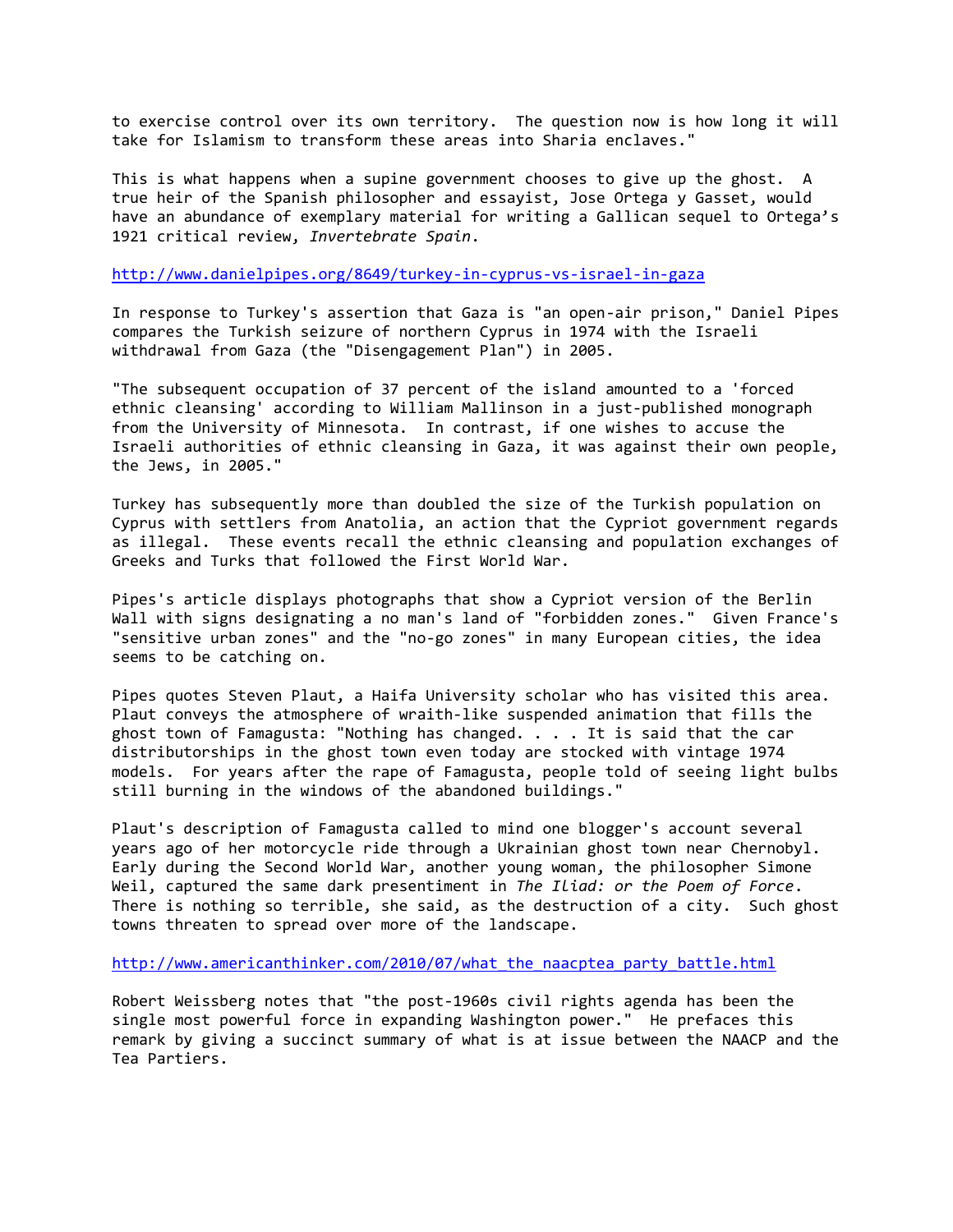"The NAACP and its numerous allies have for decades led the charge to expand government power, including intruding into areas once considered absolutely offlimits to local government, let alone Washington. Tea Partiers are not libertarians, but they've had enough with government power run amok. This disagreement is, to use Thomas Sowell's words, an unbridgeable conflict of visions: the Tea Party's agenda, even stripped of any racial component, contravenes the NAACP's raison d'être, so when the NAACP complains about insensitivities, it is just saying, 'You intend to destroy us.'"

Our dialogue of the deaf got started in earnest during the Great Society when we were infected by a tough strain of the French disease: over-regulation. As the seepage from the Federal Register spreads far beyond the Tidal Basin, overregulation has evolved into over-nanny-fication of America in more recent years. So who are the "cheese-eating surrender-monkeys" today?

#### [http://www.nationalreview.com/planet-gore/231319/reids-lame-effort-pass-climate](http://www.nationalreview.com/planet-gore/231319/reids-lame-effort-pass-climate-bill/chris-horner)[bill/chris-horner](http://www.nationalreview.com/planet-gore/231319/reids-lame-effort-pass-climate-bill/chris-horner)

Regarding the delayed consideration of the proposed climate bill, Chris Horner smells a skunk. The post-election lame duck agenda expected to wrap up the 111th Congress is threatening to become so packed that it may tip the scales on the rest of the year.

In the "This Week" section of the current *National Review* (August 2), note is taken of federal judge, Joseph Tauro, and his ruling that "laws to protect marriage as the union of a man and a woman are the products of irrational bigotry and therefore unconstitutional. The specific law in his sights was the Defense of Marriage Act, a bipartisan law signed by President Clinton that defines marriage in the traditional way for purposes of federal law. Thus when the courts of Massachusetts decided to redefine marriage, federal programs were not obliged to give spousal benefits to same-sex partners. Judge Tauro ruled, incredibly, that the Tenth Amendment blocks the federal government from adopting its own definitions. In effect, then, it gives state judges the power to set federal policy. This concern for state prerogatives is for show: The logic of Tauro's decision would authorize federal courts to force unwilling states to recognize same-sex marriage. But he is not the only false actor in this drama. Obama's Justice department — including the Office of the Solicitor General, run at the time by Elena Kagan – 'defended' the Defense of Marriage Act by calling it unjust and attacking its strongest justification. Liberals in different branches of government have worked out a tidy division of labor. The executive branch will pretend to support marriage, and the courts will pretend to enforce the law."

Thus we Americans are expected to bow to Soviet realism, viz. the old Soviet-era adage: "We pretend to work; they pretend to pay us."

### **Friday 23**

[http://townhall.com/columnists/JonahGoldberg/2010/07/23/open\\_conspiracy\\_is\\_no\\_lon](http://townhall.com/columnists/JonahGoldberg/2010/07/23/open_conspiracy_is_no_longer_merely_ajar/page/full) ger merely ajar/page/full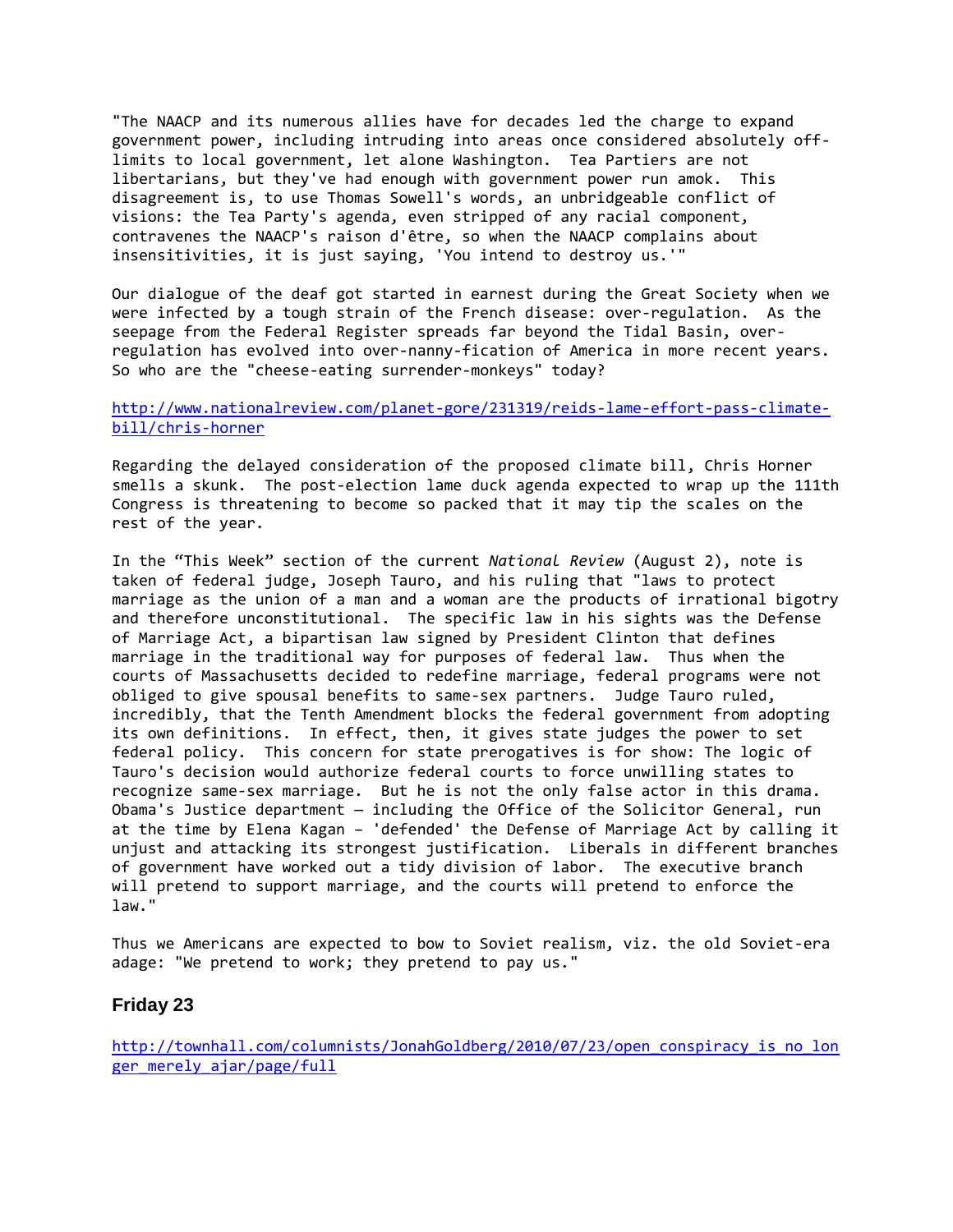Jonah Goldberg ties the recent leak of an e-mail listserv, called "Journolist," with H. G. Wells' old notion of an *Open Conspiracy*, which rather clearly illustrates the bias against conservatives and Republicans that is characteristic of liberal bloggers, journalists, and academics. As Goldberg makes clear with a few examples, such bias is nothing new. What may be worth examining, then, is some of the back-story to Wells's idea.

Wells has already written *The Time Machine* and other works by the time he wrote a futuristic scenario/blueprint with a very long title: *Anticipations of the Reaction of Mechanical and Scientific Progress: Upon Human Life and Thought.*  It was the publication of *Anticipations* around 1901 that brought him to the attention of the Webbs, who along with George Bernard Shaw had founded the Fabian Society nearly two decades earlier. In the years and decades to follow, Wells and Shaw became a rather formidable twosome in debates over a wide range of social, cultural, and political issues. Whatever position we might expect the Progressive "bienpensants" of today to take, Shaw and Wells helped articulate a century ago. They were well-matched to each other in debating skills and intellectual fire-power, but also equally matched by the opposing tag-team of G. K. Chesterton and Hilaire Belloc. My own acquaintance with the debates they generated began with the research I first undertook forty years ago for my master's thesis, *The Methodical Conquest*, which grew to unmanageable size by the time I broke it off and hastily threw something together from April to July of 1974.

Wells's idea of an open conspiracy developed out of his disagreements with the Fabian Society, with which he parted company after a few years. In fact, he wrote a novel, *The New Machiavelli*, that reflected his disdain for the Webbs and the Fabian strategy of burrowing into the political establishment under false colors. George Bernard Shaw, for his part, included Wells in the Fabian stainedglass window of 1910 as a gargoyle/jester in the gesture of thumbing his nose at their puritanical pieties. By contrast, Wells's idea of an Open Conspiracy was for socialists to be frank about their beliefs and their goals.

For the most part, the American Left has continued the Fabian tradition of concealment. The Intercollegiate Socialist Society was an early Fabian-inspired movement that was founded in New York City in 1905. Its successors included the League for Industrial Democracy, the Americans for Democratic Action, and the Students for a Democratic Society. With the First World War, then the New Deal of the 1930s, and then again with the Great Society in the 1960s, the stage had been set for a series of increasingly successful transformations of the political apparatus along lines originally envisioned by the Fabians. The Open Conspiracy turns out to have been one side of a dialectic that is represented by these New Machiavellians.

<http://online.wsj.com/article/SB10001424052748703724104575379630952309408.html>

Sen. James Webb reviews the background of nondiscrimination laws and calls for a corrective.

[http://www.washingtonpost.com/wp](http://www.washingtonpost.com/wp-dyn/content/article/2010/07/22/AR2010072204029.html)[dyn/content/article/2010/07/22/AR2010072204029.html](http://www.washingtonpost.com/wp-dyn/content/article/2010/07/22/AR2010072204029.html)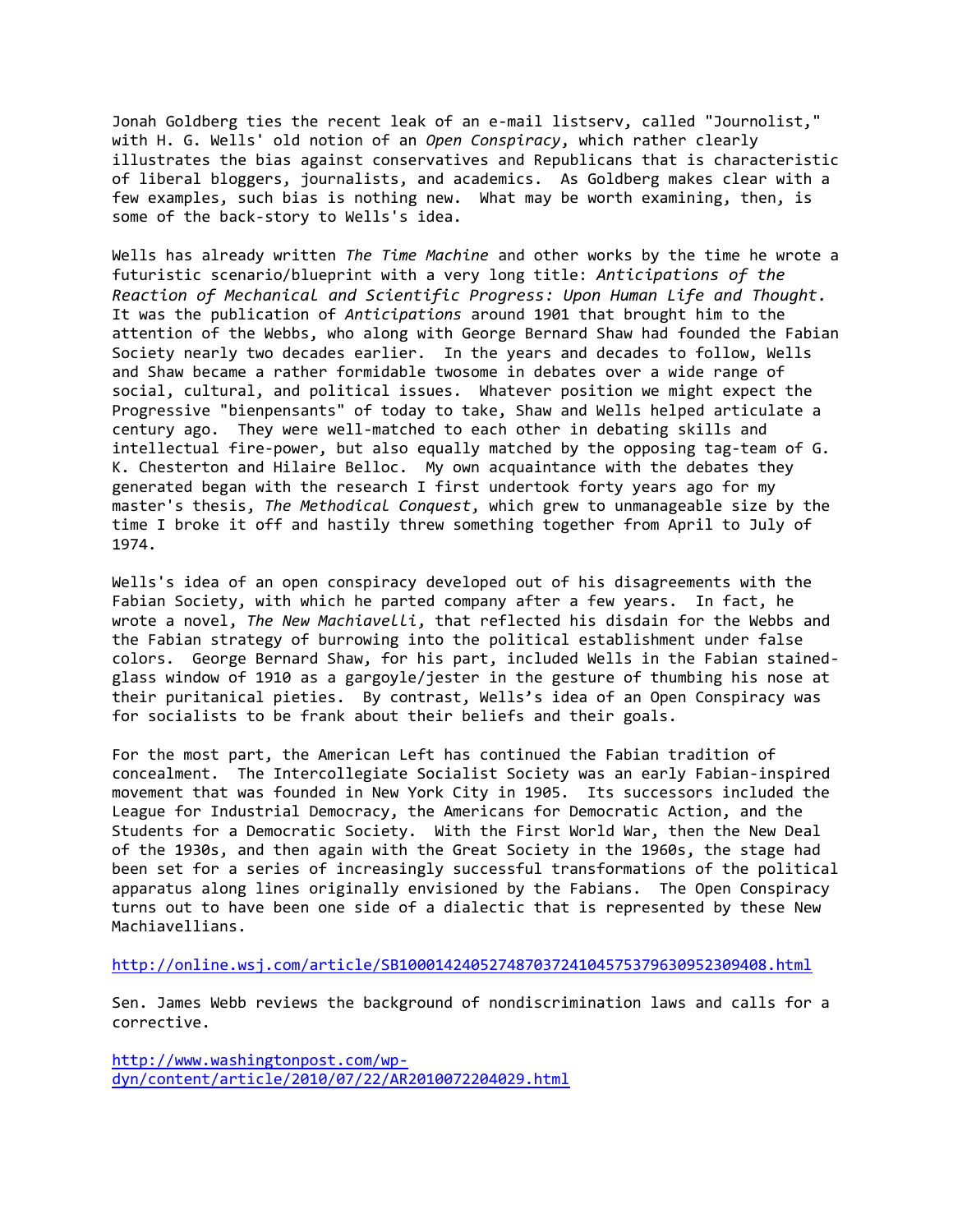Concerning a lame-duck session following the election, Charles Krauthammer suggests that Republicans and the electorate prod Democrats to take "the pledge." I suppose there is not harm in that – just so long it is not prefaced by the words "Read my lips."

## **Saturday 24**

[http://www.mmisi.org/ir/33\\_01/rahe.pdf](http://www.mmisi.org/ir/33_01/rahe.pdf)

Paul Rahe's "The Constitution of Liberty within Christendom" echoes both Friedrich von Hayek's *The Constitution of Liberty* (1960) and the early political science writing of work of Francis Lieber (1798-1872), particularly "Anglican and Gallican Liberty" (1849), which Hayek cited in his book, and *On Civil Liberty and Self-Government* (1853). Rahe is the author of "Don Corleone, Multiculturalist," which I have used in the classroom, and some major treatises that include *Republics Ancient and Modern* and the more recent *Soft Despotism, Democracy's Drift*. The article's first paragraph sets its thesis boldly.

"The civilization of the West is rendered an intelligible unit and distinguished from the alternatives by three characteristics present nowhere else: monotheism in religion, philosophy and science as a means for understanding the natural world, and self-government. The first originates with the Jews; the second and third, with the Greeks. They become fully intertwined in the Middle Ages only under the aegis of Western Christianity."

[http://www.americanthinker.com/blog/2010/07/dem\\_senator\\_turns\\_on\\_the\\_diver.html](http://www.americanthinker.com/blog/2010/07/dem_senator_turns_on_the_diver.html)

We may hope Sen. Webb's blast leads to the end of what Clarice Feldman here calls the "diversity shakedown."

[http://pajamasmedia.com/blog/the-lottery-makes-a-strong-statement-about-charter](http://pajamasmedia.com/blog/the-lottery-makes-a-strong-statement-about-charter-schools/?singlepage=true)[schools/?singlepage=true](http://pajamasmedia.com/blog/the-lottery-makes-a-strong-statement-about-charter-schools/?singlepage=true)

Christian Toto interviews Madeleine Sackler about her documentary, *The Lottery*, which follows the stories of four children whose families seek to have them admitted to a charter school, Harlem Success. "'[P]arents were forced to put their kids and themselves through something no one should have to experience,' she says of the nerve-wracking lottery process."

[http://www.businessinsider.com/22-statistics-that-prove-the-middle-class-is](http://www.businessinsider.com/22-statistics-that-prove-the-middle-class-is-being-systematically-wiped-out-of-existence-in-america-2010-7)[being-systematically-wiped-out-of-existence-in-america-2010-7](http://www.businessinsider.com/22-statistics-that-prove-the-middle-class-is-being-systematically-wiped-out-of-existence-in-america-2010-7)

Michael Snyder has a series of columns on our tough economic times and troubling signs for the future. I shuffled and diversified my portfolio earlier this week in the face of the continuing economic hammer blows. Hiding money in a sock would have been a better investment strategy than almost anything in the stock market the last two years – and might have even outperformed the market during the last ten years.

<http://spectator.org/archives/2010/07/16/americas-ruling-class-and-the/print>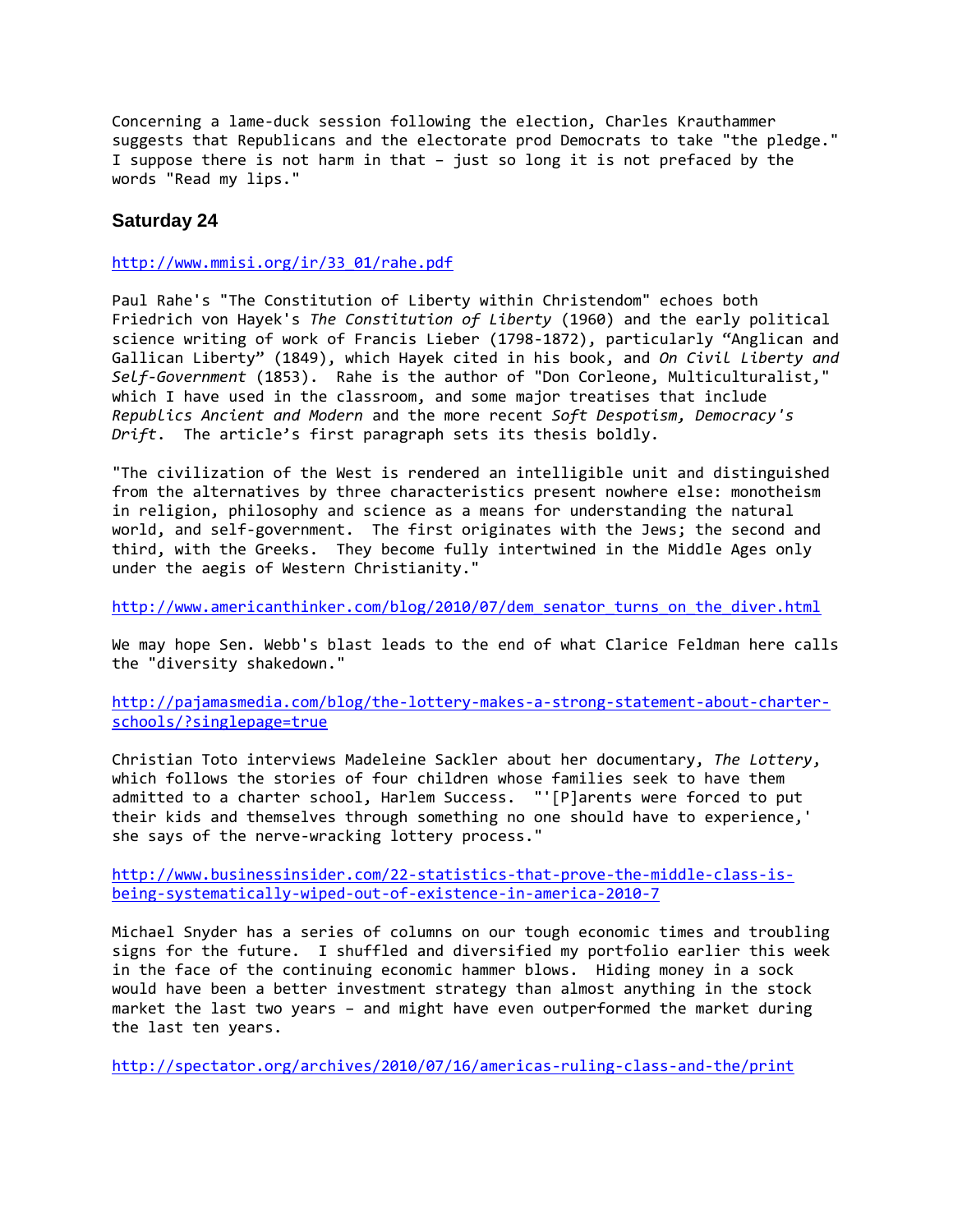As a follow-up to the Michael Snyder piece, here is a lengthy reflection on the perilous state of America and its "country class" by Angelo Codevilla, who has written several hard-hitting books and lengthy articles on the character of nations and international politics. Codevilla was the featured dinner speaker at the Philadelphia Society meeting in April.

#### <http://www.bigquestionsonline.com/columns/josef-joffe/are-we-all-europeans-now>

Josef Joffe notes the waning of American exceptionalism and gives a preview of a projected social democratic future in America, which, he notes, started before the 2008 election and will be increasingly difficult to reverse. Anyone who wishes to understand what this means should meditate on the Prophet Samuel's warning of what to expect with the passing of Israelite exceptionalism (1 Sam. 8). *Sic transit gloria mundi*!

How should we respond? Michael Medved's blog (July 22) has a useful warning to conservatives: "If conservatives hope to succeed in their determined efforts to take the government back, they should drop the popular but misguided slogan about 'taking our country back.'

"This punchy little phrase – ubiquitous on signs and in speeches at tea parties and Republican rallies – could actually drive away some of the independent voters the anti-Obama forces need most for victory. Even worse, the push to "take our country back" brings with it unavoidable racial overtones that pragmatic conservatives should scrupulously avoid."

"Yes, an arrogantly incompetent president has combined with a corrupt collection of nanny-state, leftist hacks to grab (temporary) control of the Washington levers of power. But that doesn't mean that America itself has been seized or stolen. The nation, with its free market economy and incomparably dynamic private sector, is always bigger and better and, ultimately, more powerful than the government."

So I agree with Medved that we must take the country forward, not back. The Great Society, the New Deal, the Progressive movement, and King Saul's reign are all anachronistic. If we go back, it should only be to recover first principles. As Francis Lieber put it: "All I acknowledge is Patria Cara, Carior Libertas, Veritas Carissima" [I love my country, I love liberty more, I love truth the most].

[http://www.bigquestionsonline.com/columns/roger-scruton/muhammad-was-right-about](http://www.bigquestionsonline.com/columns/roger-scruton/muhammad-was-right-about-debt)[debt](http://www.bigquestionsonline.com/columns/roger-scruton/muhammad-was-right-about-debt)

More thoughts on social democracy: this time from the philosopher Roger Scruton. "High taxes on all who work hard, take risks, and keep the economy going, combined with a free ride for all those from whom votes can be most easily purchased — such is the tendency of the democratic state. Nobody in Greece or Portugal has ever doubted it, and only a residual glimmer of the Protestant work ethic has distracted the Germans from the truth that they are not really entitled to complain when the Greek political class tries to transfer the cost of its borrowing, which it cannot pay, to the German taxpayer, who can. For that is